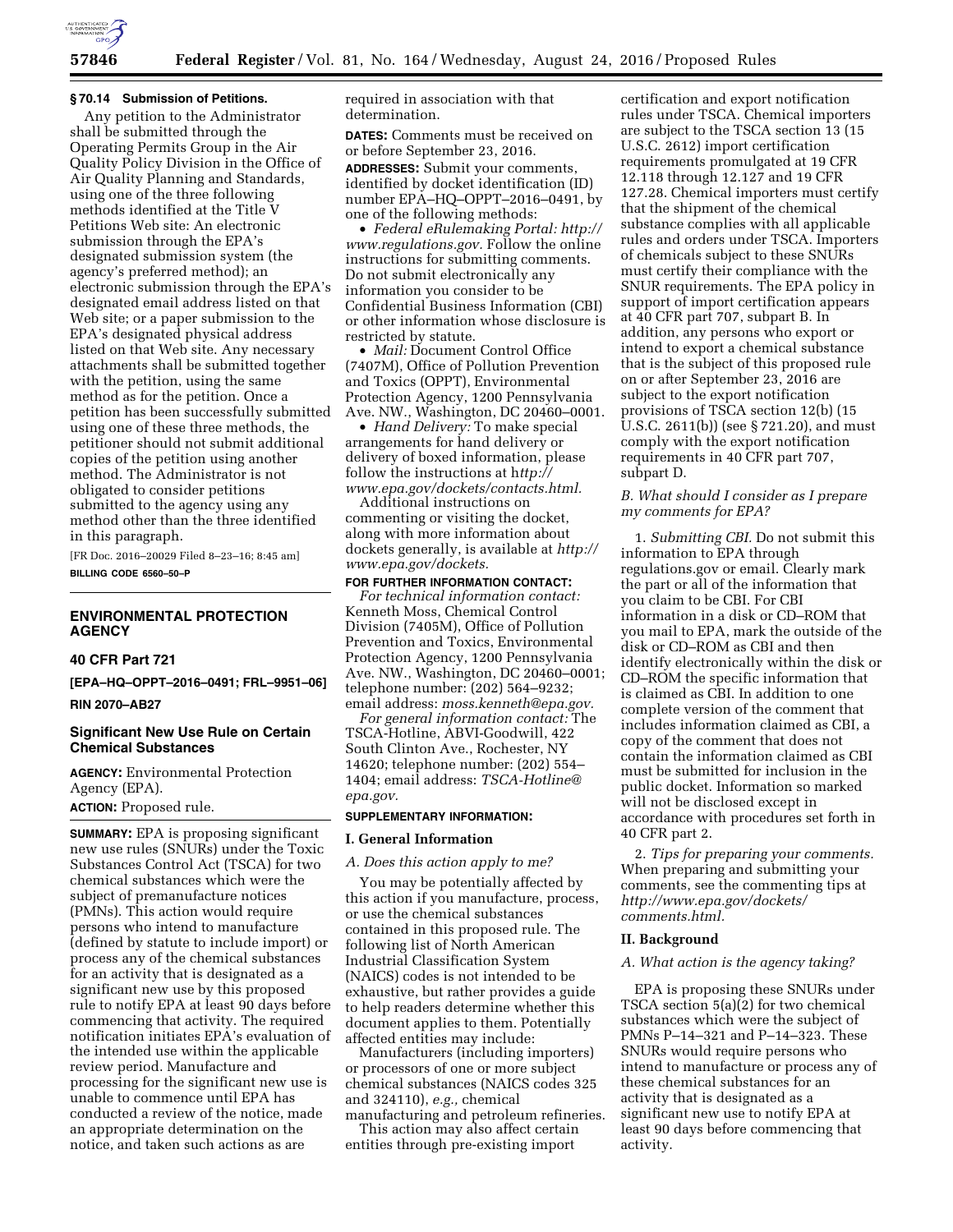# *B. What is the agency's authority for taking this action?*

Section 5(a)(2) of TSCA (15 U.S.C. 2604(a)(2)) authorizes EPA to determine that a use of a chemical substance is a ''significant new use.'' EPA must make this determination by rule after considering all relevant factors, including the four bulleted TSCA section 5(a)(2) factors listed in Unit III. Once EPA determines that a use of a chemical substance is a significant new use, TSCA section 5(a)(1)(B) requires persons to submit a significant new use notice (SNUN) to EPA at least 90 days before they manufacture or process the chemical substance for that use (15 U.S.C. 2604(a)(1)(B)(i)). TSCA furthermore prohibits such manufacturing or processing from commencing until EPA has conducted a review of the notice, made an appropriate determination on the notice, and taken such actions as are required in association with that determination  $(15 \text{ U.S.C. } 2604(a)(1)(B)(ii))$ . As described in Unit V., the general SNUR provisions are found at 40 CFR part 721, subpart A.

## *C. Applicability of General Provisions*

General provisions for SNURs appear in 40 CFR part 721, subpart A. These provisions describe persons subject to the rule, recordkeeping requirements, exemptions to reporting requirements, and applicability of the rule to uses occurring before the effective date of the final rule. Provisions relating to user fees appear at 40 CFR part 700. According to § 721.1(c), persons subject to these SNURs must comply with the same SNUN requirements and EPA regulatory procedures as submitters of PMNs under TSCA section 5(a)(1)(A). In particular, these requirements include the information submission requirements of TSCA section 5(b) and 5(d)(1), the exemptions authorized by TSCA section  $5(h)(1)$ ,  $(h)(2)$ ,  $(h)(3)$ , and (h)(5), and the regulations at 40 CFR part 720. Once EPA receives a SNUN, EPA must either determine that the significant new use is not likely to present an unreasonable risk of injury or take such regulatory action as is associated with an alternative determination before the manufacture or processing for the significant new use can commence. If EPA determines that the significant new use is not likely to present an unreasonable risk, EPA is required under TSCA section 5(g) to make public, and submit for publication in the **Federal Register**, a statement of EPA's findings.

#### **III. Significant New Use Determination**

Section 5(a)(2) of TSCA states that EPA's determination that a use of a chemical substance is a significant new use must be made after consideration of all relevant factors, including:

• The projected volume of manufacturing and processing of a chemical substance.

• The extent to which a use changes the type or form of exposure of human beings or the environment to a chemical substance.

• The extent to which a use increases the magnitude and duration of exposure of human beings or the environment to a chemical substance.

• The reasonably anticipated manner and methods of manufacturing, processing, distribution in commerce, and disposal of a chemical substance.

In addition to these factors enumerated in TSCA section 5(a)(2), the statute authorized EPA to consider any other relevant factors.

To determine what would constitute a significant new use for the chemical substances that are the subject of these SNURs, EPA considered relevant information about the toxicity of the chemical substances, likely human exposures and environmental releases associated with possible uses, and the four bulleted TSCA section 5(a)(2) factors listed in this unit.

# **IV. Substances Subject to This Proposed Rule**

EPA is proposing significant new use and recordkeeping requirements for two chemical substances in 40 CFR part 721, subpart E. In this unit, EPA provides the following information for each chemical substance:

• PMN number.

• Chemical name (generic name, if the specific name is claimed as CBI).

• Chemical Abstracts Service (CAS) Registry number (assigned for nonconfidential chemical identities).

• Tests recommended by EPA to provide sufficient information to evaluate the chemical substance (see Unit VII. for more information).

• CFR citation assigned in the regulatory text section of this proposed rule.

The regulatory text section of this proposed rule specifies the activities designated as significant new uses. Certain new uses, including production volume limits (*i.e.,* limits on manufacture volume) and other uses designated in this proposed rule, may be claimed as CBI.

# PMN Number P–14–321 and P–14–323

*Chemical name:* 

Hydrochlorofluoropropane and Hydrochlorofluoropropene (generic).

*CAS number:* Claimed confidential. *Effective date of TSCA section 5(e)* 

*consent order:* August 12, 2016. *Basis for TSCA section 5(e) consent order:* The PMN states that the generic (non-confidential) use of the substances will be as site-limited, isolated and recycled intermediates. Based on test data on the PMN substances, EPA

identified concerns for acute toxicity including lethality to animals. The Order was issued under TSCA section 5(a)(3)(B)(ii)(I) based on a finding that the substance may present an unreasonable risk of injury to human health. To protect against these risks, the consent order requires:

1. Submission of certain toxicity testing on the PMN substances prior to exceeding the time trigger specified in the consent order of the PMN substances.

2. Use of impervious gloves and protective clothing where dermal exposure is reasonably likely for workers.

3. Use of respirators with an APF of 1000, in conjunction with a minimum set of engineering controls to prevent inhalation exposure for workers, or, as an alternative to using respirators, maintain workplace airborne concentrations of the PMN substances at or below a specified New Chemical Exposure Limit (NCEL) of 130 parts per million (ppm) for P–14–321 and 33 parts per billion (ppb) for P–14–323 as an 8-hour time-weighted average, where inhalation exposure is reasonably likely for workers.

4. Use of engineering controls to limit worker exposure and air release of the PMN substances to the environment.

5. Label containers of the PMN substances and provide Safety Data Sheets and worker training.

6. Manufacture, process and use the PMN substances only in an enclosed process.

7. Use of the PMN substances only as chemical intermediates.

8. No predictable or purposeful release of the PMN substances from manufacturing, processing or use into the waters of the United States that result in surface water concentrations exceeding 8 ppb.

9. Prohibition on the distribution of the PMN substances.

The SNUR designates as a ''significant new use'' the absence of these protective measures.

*Recommended testing:* EPA has determined that the results of a subacute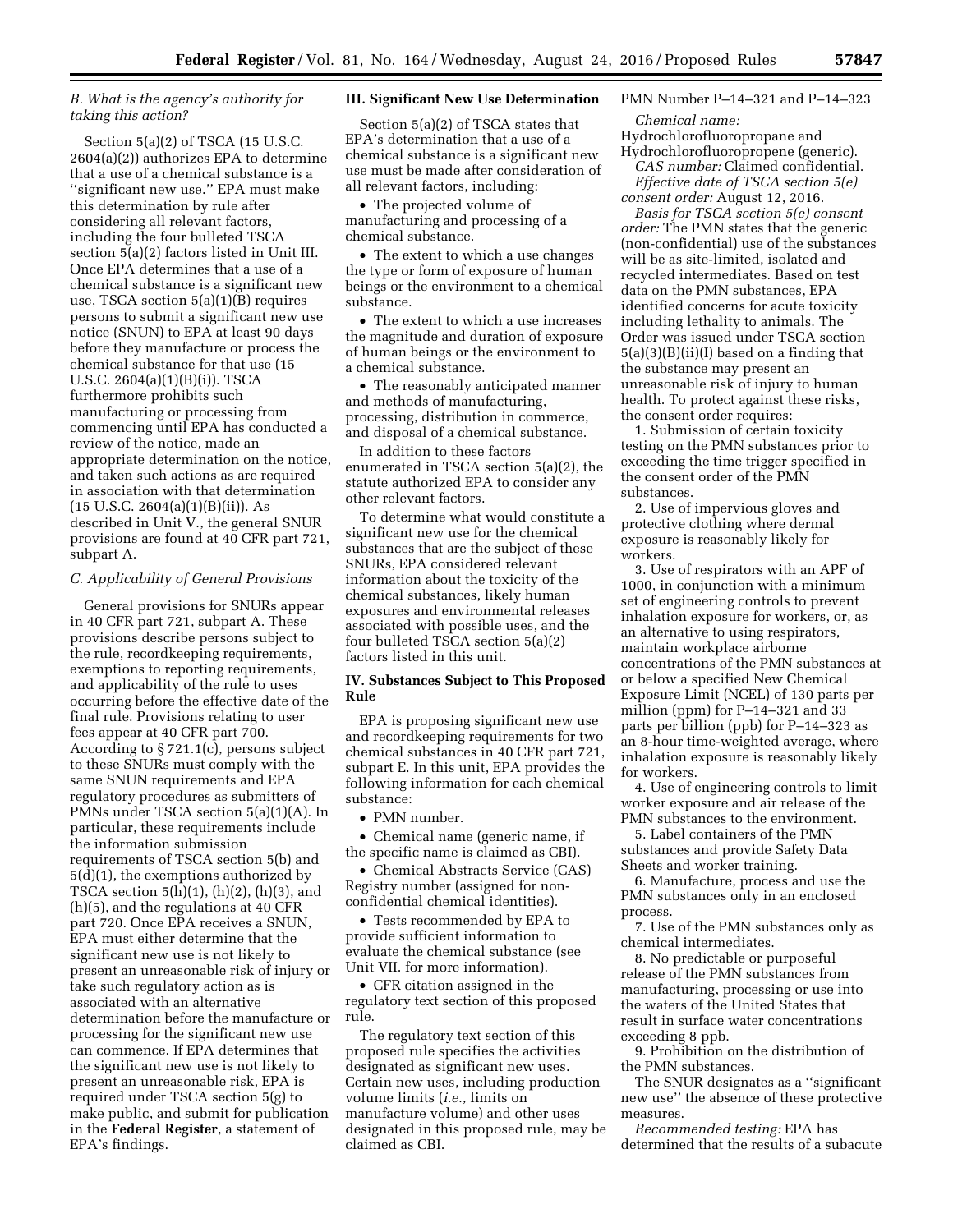inhalation toxicity: 28-day study (OECD Test Guideline 412) in three species: Mouse, rat, and rabbit (6 studies total) and a combined repeated dose toxicity study with the reproduction/ developmental toxicity screening test (OECD Test Guideline 422) would help characterize the human health effects of the PMN substances. The submitter has agreed to complete this testing by the production limits identified in the consent order.

# **V. Rationale and Objectives of the Proposed Rule**

## *A. Rationale*

During review of the PMNs submitted for the chemical substances that are subject to these SNURs, EPA concluded that regulation was warranted under TSCA section 5(e), pending the development of information sufficient to make reasoned evaluations of the health or environmental effects of the chemical substances. The basis for such findings is outlined in Unit IV. Based on these findings, TSCA section 5(e) consent orders requiring the use of appropriate exposure controls were negotiated with the PMN submitters. The SNUR provisions for these chemical substances are consistent with the provisions of the TSCA section 5(e) consent orders. These SNURs are promulgated pursuant to § 721.160 (see Unit VI.).

# *B. Objectives*

EPA is proposing these SNURs for specific chemical substances which have undergone premanufacture review because the Agency wants to achieve the following objectives with regard to the significant new uses designated in this proposed rule:

• EPA would receive notice of any person's intent to manufacture or process a listed chemical substance for the described significant new use before that activity begins.

• EPA would have an opportunity to review and evaluate data submitted in a SNUN before the notice submitter begins manufacturing or processing a listed chemical substance for the described significant new use.

• EPA would be able to either determine that the prospective manufacture or processing is not likely to present an unreasonable risk, or to take necessary regulatory action associated with any other determination, before the described significant new use of the chemical substance occurs.

Issuance of a SNUR for a chemical substance does not signify that the chemical substance is listed on the

TSCA Chemical Substance Inventory (TSCA Inventory). Guidance on how to determine if a chemical substance is on the TSCA Inventory is available on the Internet at *[https://www.epa.gov/tsca](https://www.epa.gov/tsca-inventory)[inventory.](https://www.epa.gov/tsca-inventory)* 

## **VI. Applicability of the Proposed Rule to Uses Occurring Before the Effective Date of the Final Rule**

To establish a significant new use, EPA must determine that the use is not ongoing. The chemical substances subject to this proposed rule have undergone premanufacture review. In cases where EPA has not received a notice of commencement (NOC) and the chemical substance has not been added to the TSCA Inventory, no person may commence such activities without first submitting a PMN. Therefore, for chemical substances for which an NOC has not been submitted EPA concludes that the designated significant new uses are not ongoing.

When chemical substances identified in this proposed rule are added to the TSCA Inventory, EPA recognizes that, before the rule is effective, other persons might engage in a use that has been identified as a significant new use. The identities of the two chemical substances subject to this proposed rule have been claimed as confidential and EPA has received no post-PMN *bona fide* submissions (per §§ 720.25 and 721.11). Based on this, the Agency believes that it is highly unlikely that any of the significant new uses described in the regulatory text of this proposed rule are ongoing.

Therefore, EPA designates August 15, 2016 (the date of public release/web posting of this proposal) as the cutoff date for determining whether the new use is ongoing. This designation varies slightly from EPA's past practice of designating the date of **Federal Register**  publication as the date for making this determination. The objective of EPA's approach has been to ensure that a person could not defeat a SNUR by initiating a significant new use before the effective date of the final rule. In developing this proposal, EPA has recognized that, given EPA's practice of now posting proposed rules on its Web site a week or more in advance of **Federal Register** publication, this objective could be thwarted even before that publication. Thus, EPA has slightly modified its approach in this rulemaking and plans to follow this modified approach in future significant new use rulemakings.

Persons who begin commercial manufacture or processing of the chemical substances for a significant new use identified as of August 15, 2016

would have to cease any such activity upon the effective date of the final rule. To resume their activities, these persons would have to first comply with all applicable SNUR notification requirements and wait until all TSCA prerequisites for the commencement of manufacture or processing have been satisfied. If such a person met the conditions of advance compliance under § 721.45(h), the person would be considered exempt from the requirements of the SNUR. Consult the **Federal Register** document of April 24, 1990 (55 FR 17376) for a more detailed discussion of the cutoff date for ongoing uses.

#### **VII. Test Data and Other Information**

EPA recognizes that TSCA section 5 does not require developing new information (*e.g.,* generating test data) before submission of a SNUN. There is an exception:

1. Development of test data is required where the chemical substance subject to the SNUR is also subject to a test rule, order, or consent agreement under TSCA section 4 (see TSCA section 5(b)(1)).

2. Development of test data may be necessary where the chemical substance has been listed under TSCA section 5(b)(4) (see TSCA section 5(b)(2)).

In the absence of a test rule, order, or consent agreement under TSCA section 4 covering the chemical substance, persons are required only to submit information in their possession or control and to describe any other information known to or reasonably ascertainable by them (see 40 CFR 720.50). However, upon review of PMNs and SNUNs, the Agency has the authority to require appropriate testing. Descriptions of tests are provided for informational purposes. EPA strongly encourages persons, before performing any testing, to consult with the Agency pertaining to protocol selection. To access the OCSPP test guidelines referenced in this document electronically, please go to *[http://](http://www.epa.gov/ocspp) [www.epa.gov/ocspp](http://www.epa.gov/ocspp)* and select ''Test Guidelines for Pesticides and Toxic Substances.''

The recommended tests specified in Unit IV. may not be the only means of addressing the potential risks of the chemical substance. However, submitting a SNUN that does not itself include information sufficient to permit a reasoned evaluation may increase the likelihood that EPA will either respond with a determination that the information available to the Agency is insufficient to permit a reasoned evaluation of the health and environmental effects of the significant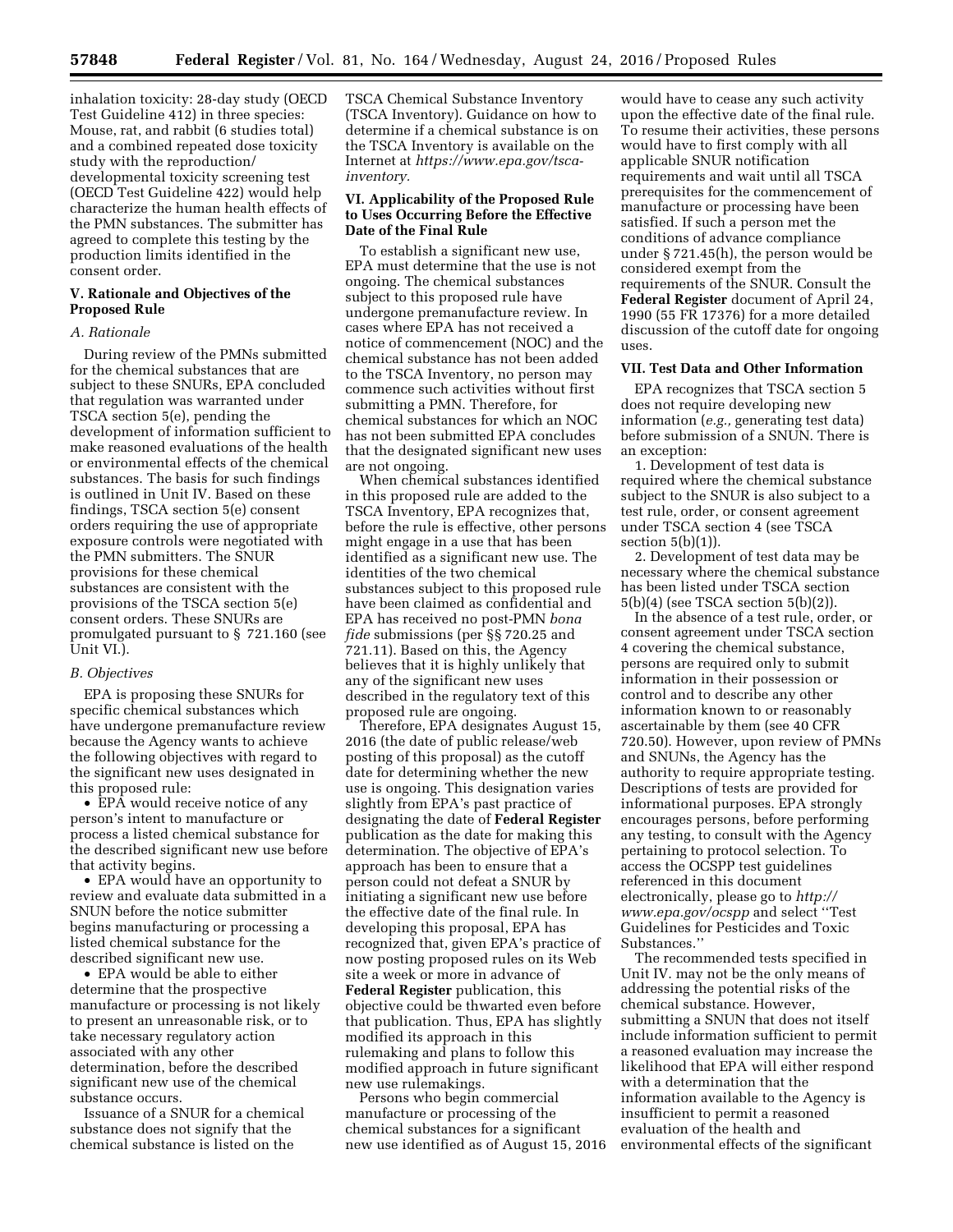new use or, alternatively, that in the absence of sufficient information, the manufacture, processing, distribution in commerce, use, or disposal of the chemical substance may present an unreasonable risk of injury.

SNUN submitters should be aware that EPA will be better able to evaluate SNUNs and define the terms of any potentially necessary controls if the submitter provides detailed information on:

• Human exposure and

environmental release that may result from the significant new use of the chemical substances.

• Potential benefits of the chemical substances.

• Information on risks posed by the chemical substances compared to risks posed by potential substitutes.

#### **VIII. SNUN Submissions**

EPA recommends that submitters consult with the Agency prior to submitting a SNUN to discuss what information may be useful in evaluating a significant new use. Discussions with the Agency prior to submission can afford ample time to conduct any tests that might be helpful in evaluating risks posed by the substance. According to § 721.1(c), persons submitting a SNUN must comply with the same notification requirements and EPA regulatory procedures as persons submitting a PMN, including submission of test data on health and environmental effects as described in 40 CFR 720.50. SNUNs must be submitted on EPA Form No. 7710–25, generated using e-PMN software, and submitted to the Agency in accordance with the procedures set forth in 40 CFR 720.40 and 721.25. E– PMN software is available electronically at *[https://www.epa.gov/reviewing-new](https://www.epa.gov/reviewing-new-chemicals-under-toxic-substances-control-act-tsca/how-submit-e-pmn)[chemicals-under-toxic-substances](https://www.epa.gov/reviewing-new-chemicals-under-toxic-substances-control-act-tsca/how-submit-e-pmn)[control-act-tsca/how-submit-e-pmn.](https://www.epa.gov/reviewing-new-chemicals-under-toxic-substances-control-act-tsca/how-submit-e-pmn)* 

# **IX. Scientific Standards, Evidence, and Available Information**

EPA has used scientific information, technical procedures, measures, methods, protocols, methodologies, and models consistent with the risk assessment documents included in the public docket.

The clarity and completeness of the data, assumptions, methods, quality assurance, and analyses employed in EPA's decision are documented, as applicable and to the extent necessary for purposes of this proposed significant new use rule, in Unit II and in the documents noted above. EPA recognizes, based on the available information, that there is variability and uncertainty in whether any particular significant new use would actually

present an unreasonable risk. For precisely this reason, it is appropriate to secure a future notice and review process for these uses, at such time as they are known more definitely. The extent to which the various information, procedures, measures, methods, protocols, methodologies or models used in EPA's decision have been subject to independent verification or peer review is adequate to justify their use, collectively, in the record for a significant new use rule.

#### **X. Economic Analysis**

EPA has evaluated the potential costs of establishing SNUN requirements for potential manufacturers and processors of the chemical substances subject to this proposed rule, during the development of the direct final rule. EPA's complete economic analysis is available in the docket under docket ID number EPA–HQ–OPPT–2016–0491.

### **XI. Statutory and Executive Order Reviews**

## *A. Executive Order 12866*

This proposed rule would establish SNURs for two chemical substances that were the subject of PMNs. The Office of Management and Budget (OMB) has exempted these types of actions from review under Executive Order 12866, entitled *''Regulatory Planning and Review''* (58 FR 51735, October 4, 1993).

### *B. Paperwork Reduction Act (PRA)*

According to PRA (44 U.S.C. 3501 *et seq.*), an agency may not conduct or sponsor, and a person is not required to respond to a collection of information that requires OMB approval under PRA, unless it has been approved by OMB and displays a currently valid OMB control number. The OMB control numbers for EPA's regulations in title 40 of the CFR, after appearing in the **Federal Register**, are listed in 40 CFR part 9, and included on the related collection instrument or form, if applicable.

The information collection requirements related to this proposed rule have already been approved by OMB pursuant to PRA under OMB control number 2070–0012 (EPA ICR No. 574). This proposed rule would not impose any burden requiring additional OMB approval. If an entity were to submit a SNUN to the Agency, the annual burden is estimated to average between 30 and 170 hours per response. This burden estimate includes the time needed to review instructions, search existing data sources, gather and maintain the data needed, and

complete, review, and submit the required SNUN.

Send any comments about the accuracy of the burden estimate, and any suggested methods for minimizing respondent burden, including through the use of automated collection techniques, to the Director, Collection Strategies Division, Office of Environmental Information (2822T), Environmental Protection Agency, 1200 Pennsylvania Ave. NW., Washington, DC 20460–0001. Please remember to include the OMB control number in any correspondence, but do not submit any completed forms to this address.

### *C. Regulatory Flexibility Act (RFA)*

On February 18, 2012, EPA certified pursuant to RFA section 605(b) (5 U.S.C. 601 *et seq.*), that promulgation of a SNUR does not have a significant economic impact on a substantial number of small entities where the following are true:

1. A significant number of SNUNs would not be submitted by small entities in response to the SNUR.

2. The SNUR submitted by any small entity would not cost significantly more than \$8,300.

A copy of that certification is available in the docket for this proposed rule.

This proposed rule is within the scope of the February 18, 2012 certification. Based on the Economic Analysis discussed in Unit IX. and EPA's experience promulgating SNURs (discussed in the certification), EPA believes that the following are true:

• A significant number of SNUNs would not be submitted by small entities in response to the SNUR.

• Submission of the SNUN would not cost any small entity significantly more than \$8,300.

Therefore, the promulgation of the SNUR would not have a significant economic impact on a substantial number of small entities.

# *D. Unfunded Mandates Reform Act (UMRA)*

Based on EPA's experience with proposing and finalizing SNURs, State, local, and Tribal governments have not been impacted by these rulemakings, and EPA does not have any reasons to believe that any State, local, or Tribal government would be impacted by this proposed rule. As such, EPA has determined that this proposed rule would not impose any enforceable duty, contain any unfunded mandate, or otherwise have any effect on small governments subject to the requirements of UMRA sections 202, 203, 204, or 205 (2 U.S.C. 1501 *et seq.*).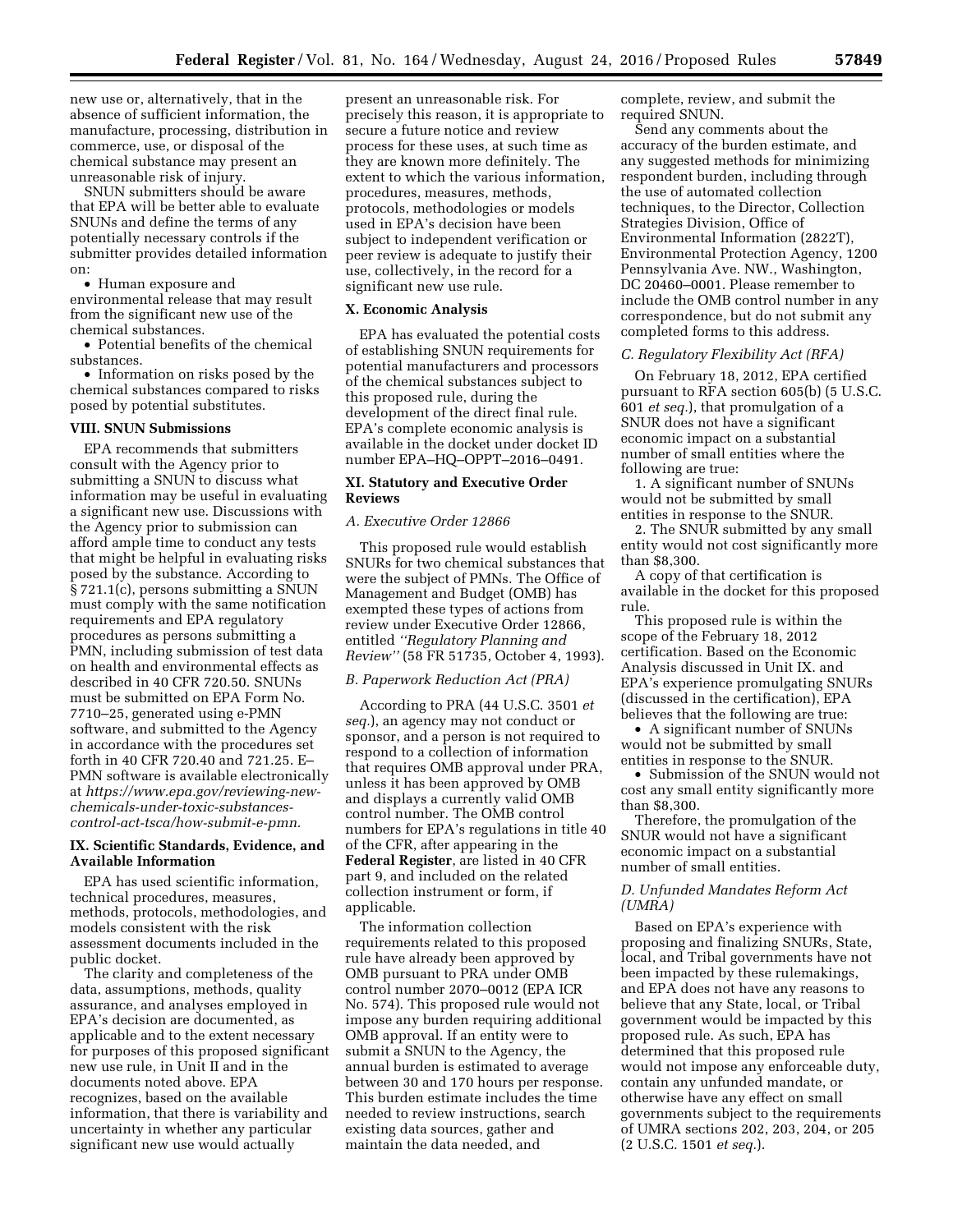#### *E. Executive Order 13132*

This proposed rule would not have a substantial direct effect on States, on the relationship between the national government and the States, or on the distribution of power and responsibilities among the various levels of government, as specified in Executive Order 13132, entitled ''Federalism'' (64 FR 43255, August 10, 1999).

## *F. Executive Order 13175*

This proposed rule would not have Tribal implications because it is not expected to have substantial direct effects on Indian Tribes. This proposed rule would not significantly nor uniquely affect the communities of Indian Tribal governments, nor would it involve or impose any requirements that affect Indian Tribes. Accordingly, the requirements of Executive Order 13175, entitled ''Consultation and Coordination with Indian Tribal Governments'' (65 FR 67249, November 9, 2000), do not apply to this proposed rule.

### *G. Executive Order 13045*

This proposed rule is not subject to Executive Order 13045, entitled ''Protection of Children from Environmental Health Risks and Safety Risks'' (62 FR 19885, April 23, 1997), because this is not an economically significant regulatory action as defined by Executive Order 12866, and this proposed rule does not address environmental health or safety risks disproportionately affecting children.

#### *H. Executive Order 13211*

This proposed rule is not subject to Executive Order 13211, entitled ''Actions Concerning Regulations That Significantly Affect Energy Supply, Distribution, or Use'' (66 FR 28355, May 22, 2001), because this proposed rule is not expected to affect energy supply, distribution, or use and because this proposed rule is not a significant regulatory action under Executive Order 12866.

# *I. National Technology Transfer and Advancement Act (NTTAA)*

In addition, since this proposed rule would not involve any technical standards, NTTAA section 12(d) (15 U.S.C. 272 note), would not apply to this proposed rule.

#### *J. Executive Order 12898*

This proposed rule does not entail special considerations of environmental justice related issues as delineated by Executive Order 12898, entitled ''Federal Actions to Address Environmental Justice in Minority

Populations and Low-Income Populations'' (59 FR 7629, February 16, 1994).

#### **List of Subjects in 40 CFR Part 721**

Environmental protection, Chemicals, Hazardous substances, Reporting and recordkeeping requirements.

Dated: August 15, 2016.

### **Maria J. Doa,**

*Director, Chemical Control Division, Office of Pollution Prevention and Toxics.* 

Therefore, it is proposed that 40 CFR chapter I be amended as follows:

# **PART 721—SIGNIFICANT NEW USES OF CHEMICAL SUBSTANCES**

■ 1. The authority citation for part 721 continues to read as follows:

**Authority:** 15 U.S.C. 2604, 2607, and 2625(c).

■ 2. Add § 721.10926 to subpart E to read as follows:

### **§ 721.10926 Hydrochlorofluoropropane and Hydrochlorofluoropropene (generic).**

(a) *Chemical substance and significant new uses subject to reporting.*  (1) The chemical substances identified generically as hydrochlorofluoropropane and hydrochlorofluoropropene (generic) (PMNs P–14–321 and P–14–323) are subject to reporting under this section for the significant new uses described in paragraph (a)(2) of this section.

(2) The significant new uses are: (i) *Protection in the workplace.*  Requirements as specified in § 721.63(a)(1), (a)(2)(i), (a)(3), (a)(4),  $(a)(6)(v)$ ,  $(a)(6)(vi)$ , and  $(c)$ . When determining which persons are reasonably likely to be exposed as required for § 721.63(a)(4), engineering control measures (*e.g.,* enclosure or confinement of the operation, general and local ventilation) or administrative control measures (*e.g.,* workplace policies and procedures) shall be considered and implemented to prevent exposure, where feasible. The following National Institute for Occupational Safety and Health (NIOSH)-certified respirators with an Assigned Protection Factor (APF) of at least 1000 meet the requirements of  $\S$  721.63(a)(4):

(A) Any NIOSH-certified powered air purifying full facepiece respirator equipped with appropriate gas/vapor (acid gas, organic vapor, or substance specific) cartridges.

(B) Any NIOSH-certified powered airpurifying respirator equipped with a hood or helmet and appropriate gas/ vapor (acid gas, organic vapor, or substance specific) cartridges with evidence demonstrating protection level

of 1,000 or greater. (Note: OSHA has assigned APFs of 1000 for certain types of hoods and helmets with powered air purifying respirators (PAPRs) or supplied air respirators (SARs) where the manufacturer can demonstrate adequate air flows to maintain positive pressure inside the hood or helmet in normal working conditions. However, the employer must have evidence provided by the respirator manufacturer that the testing of these respirators demonstrates performance at a level of protection of 1,000 or greater to receive an APF of 1,000. This level of performance can best be demonstrated by performing a Workplace Protection Factor (WPF) or Simulated Workplace Protection Factor (SWPF) study or equivalent testing. Without testing data that demonstrates a level of protection of 1,000 or greater, all PAPRs and SARs with helmets/hoods are to be treated as loose-fitting facepiece respirators, and receive an APF of 25.)

(C) Any NIOSH-certified continuous flow supplied-air respirator equipped with a full facepiece.

(D) Any NIOSH-certified continuous flow supplied-air respirator equipped with a hood or helmet with evidence demonstrating protection level of 1,000 or greater. (See Note under (II), above)

(E) Any NIOSH-certified pressuredemand or other positive pressure mode supplied-air respirator equipped with a full facepiece.

(1) As an alternative to the respiratory requirements listed here, a manufacturer or processor may choose to follow the New Chemical Exposure Limit (NCEL) provisions listed in the TSCA section 5(e) consent order for this substance. The NCEL is 130 parts per million for P–14–321 and 33 parts per billion for P– 14–323 as an 8-hour time weighted average (TWA) verified by actual monitoring data.

(ii) *Hazard communication program.*  Requirements as specified in  $\S 721.72(a)$ , (b), (c), (d), (f), (g)(1)(i),  $(g)(1)$ (fatal if inhaled),  $(g)(2)$ (ii),  $(g)(2)(iv)$ ,  $(g)(2)(v)$ , and  $(g)(2)(do not)$ release to water).

(ii) *Industrial, commercial, and consumer activities.* Requirements as specified in § 721.80(a) and (g). It is a significant new use to manufacture, process, or use the PMN substances without the engineering controls described in the consent order to prevent worker and environmental exposures. It is a significant new use to manufacture the PMN substances for more than one year.

(iii) *Release to water.* Requirements as specified in § 721.90(a)(4), (b)(4), and  $(c)(4)$  (N=8).